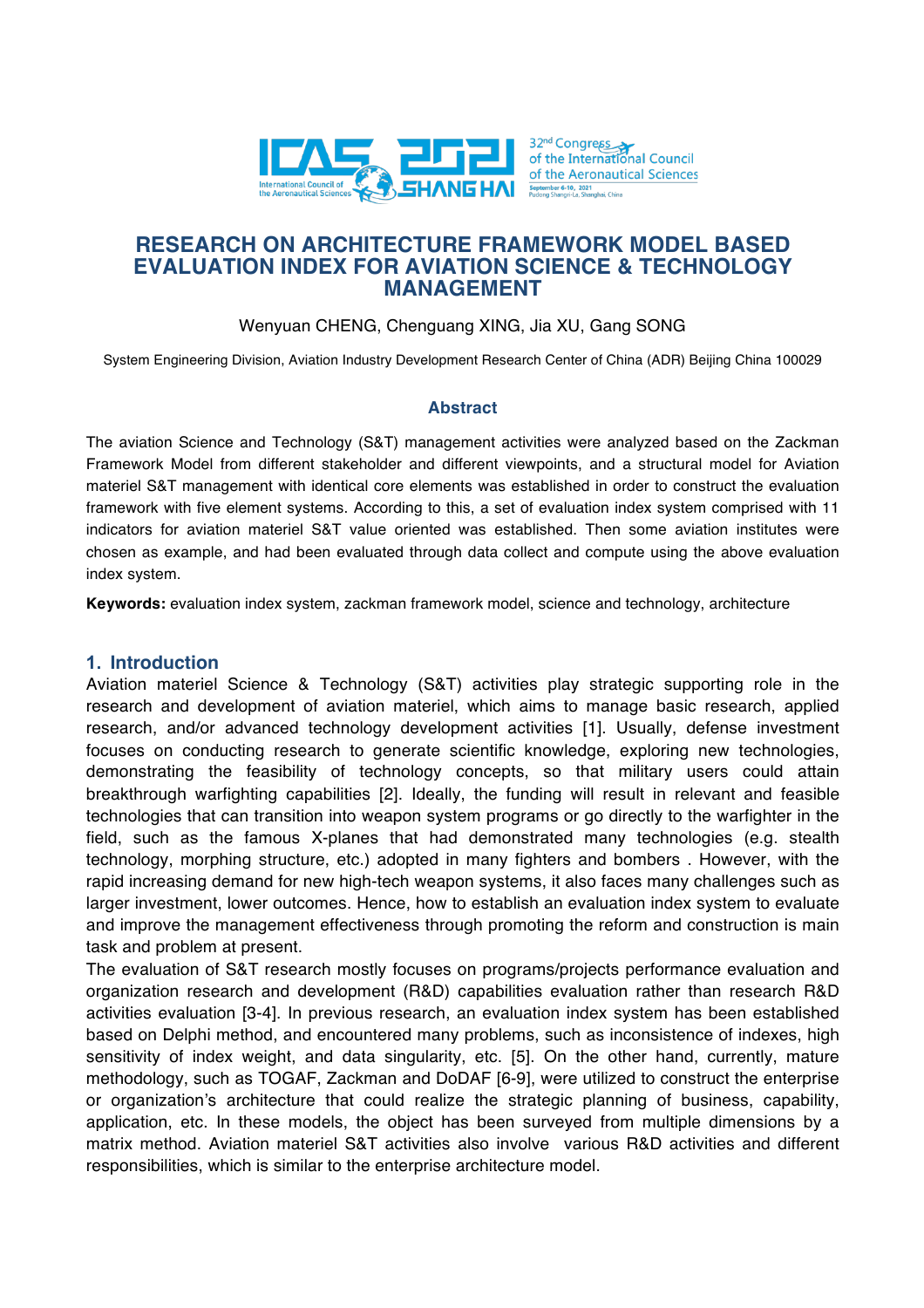The architecture model is used to deconstruct and analyze the aviation materiel S&T activities. And a set of quantitative evaluation index system has been established to solve the problems of scientific and systematic deficiencies in the process of evaluation index construction.

# **2. The Architecture framework for aviation S&T based on Zackman model**

## 2.1 Logic model for Aviation S&T activities

A general logic model for aviation S&T activity often refers to 4 aspects: inputs, process (activities), outputs and effects. All stakeholders participated in the research activities through program/project, as shown in Figure 1.



Figure 1 – Logic model for aviation science & technology activities

Taking some institutes for example the need and requirement focus on the whole knowledge required for the weapon systems developed in future 10-20 years. The input phase refers to the contributions necessary to enable the S&T to be implemented (e.g. staff, funding and infrastructure). The process phase refers to the aviation S&T activities such as research and management activities (e.g. plan, budget, etc.). In the output phase, aviation activities are achieving the expected effects/changes in the short, intermediate, and long term. The environment factors include not only macro-environment in nation and micro-environment in institutes, but also the investment level in institutes according to different subordination and attribution.

# 2.2 The Architecture framework for Aviation S&T activities

The stakeholder in the aviation S&T activities includes researcher and manager from service, industry and institute, which often has different perspectives and consideration. Meanwhile, we usually need to identify the core factors (e.g. data, function, schedule, organization and strategy), analyze the relationship and build an architecture framework in order to evaluate and manage the aviation S&T activities.

The Architecture for aviation S&T activities was established after analysis and definition for each element from sematic, concept, logic, physics, component and function, as shown in Table 2, according to the Zackman framework model that is a two dimensional classification scheme for descriptive representations of an Enterprise [6].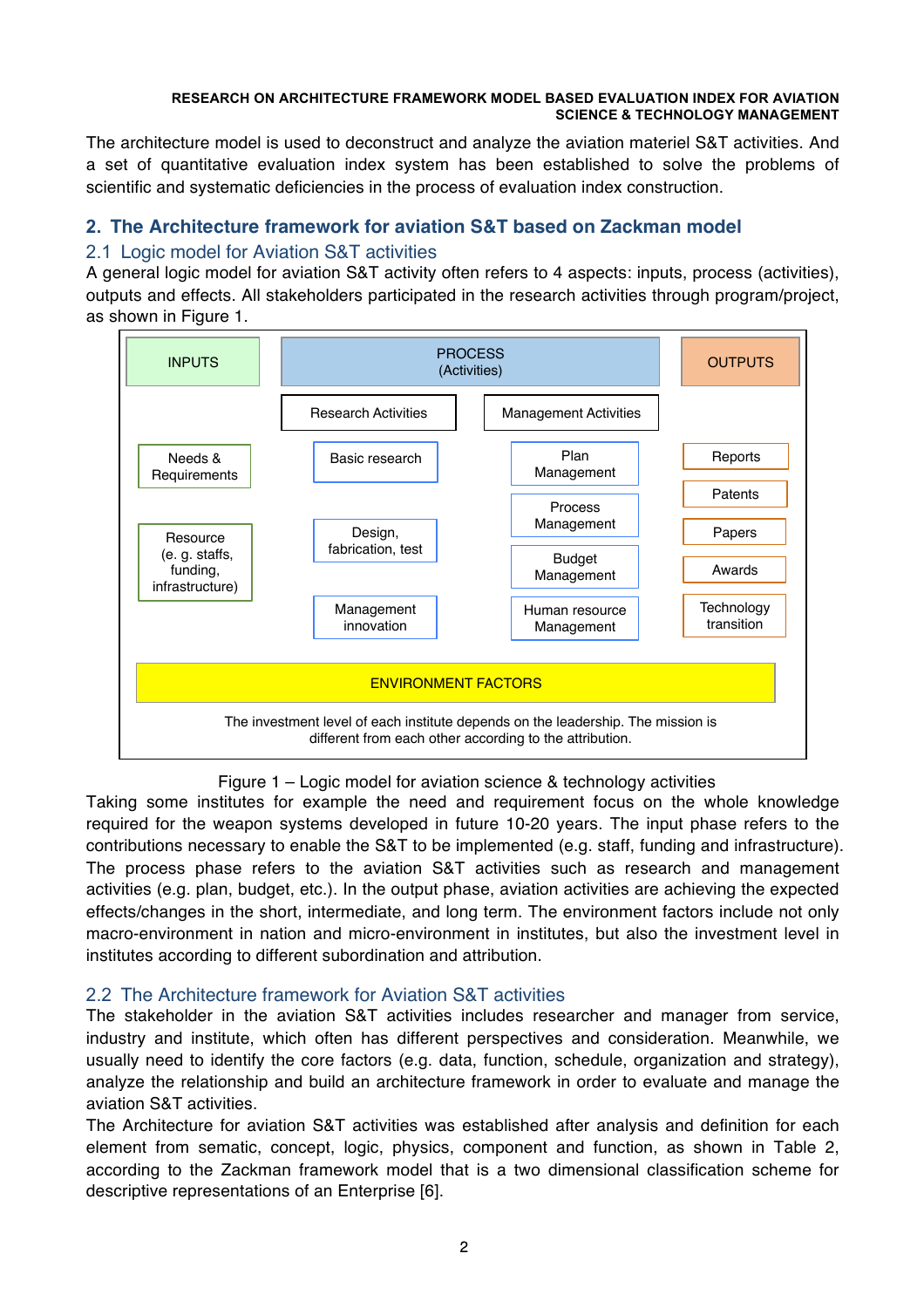In first dimension, the vision includes multiple roles (e.g. planner, owner, designer, builder) from service, industry, institutes, which define the scope, business model, system model, and technology model of the aviation S&T architecture. Different perspectives are being represented over the process of aviation science and technology development. In second dimension, the viewpoints include data (what), function (how), network (where), people (who), time (when), motivation (why).

|       |                                      | $\frac{1}{2}$ and $\frac{1}{2}$ is a constructed by the contractor of $\frac{1}{2}$ | abunuoo baoba on Eabhinan namonon                       |                                                           |
|-------|--------------------------------------|-------------------------------------------------------------------------------------|---------------------------------------------------------|-----------------------------------------------------------|
|       | Scope                                | <b>Business model</b>                                                               | System model                                            | Technology model                                          |
|       | (Contextual)                         | (Conceptual)                                                                        | (Logical)                                               | (Physical)                                                |
|       | Planner                              | Owner                                                                               | Designer                                                | <b>Builder</b>                                            |
| What  | <b>Critical requirements</b>         | Critical technology<br>list                                                         | S&T project list                                        | Research and<br>management<br>activities                  |
| How   | Analysis of materiel<br>requirements | Allocation of human,<br>budget and material<br>resource                             | Allocation of human,<br>budget and material<br>resource | Design,<br>calculation,<br>analysis,<br>fabrication, test |
| Where | Nation                               | Aviation industry                                                                   | Institute                                               | Laboratory                                                |
| Who   | Service S&T<br>organization          | S&T management<br>department<br>(AVIC)                                              | Program manager<br>(Institute)                          | <b>IPT</b>                                                |
| When  | <b>Milestones</b>                    | Master schedule                                                                     | Schedule                                                | Sub-Schedule                                              |
| Why   | Advanced technology<br>capability    | Technology roadmap                                                                  | Project plan<br>implemented                             | Technology<br>achievements                                |

Table 1 – Analysis for aviation science & technology activities based on Zackman framework

In comparison with the logic model for aviation science and technology activities, the services focus on materiel requirement and program manager pay more attention to allocation of human, budget and material resource, providing good innovation environment, and process management.

# **3. Evaluation index system for aviation S&T activities**

## 3.1 Basic elements in evaluation framework

Generally, basic elements in a science and technology evaluation standardly include five aspects: who will implement the evaluation, what will be evaluated, how to conduct the evaluation, and the effectiveness [10]. In this paper, basic elements for aviation S&T evaluation were analyzed, and evaluation framework was built based "five element model", as shown in Figure 2.



Figure 2 – Evaluation system based on "five-element model"

In the model, subject system is comprised of value subject that represents the whole aviation industry and evaluate subject that independent review team. Also, object system comprises value object that represents performance for aviation S&T activities in each institutes and evaluate object that include all institutes in aviation industry. The target system is the expectation from values subject to values object, or "S&T working mode with optimized structure, sustainable development,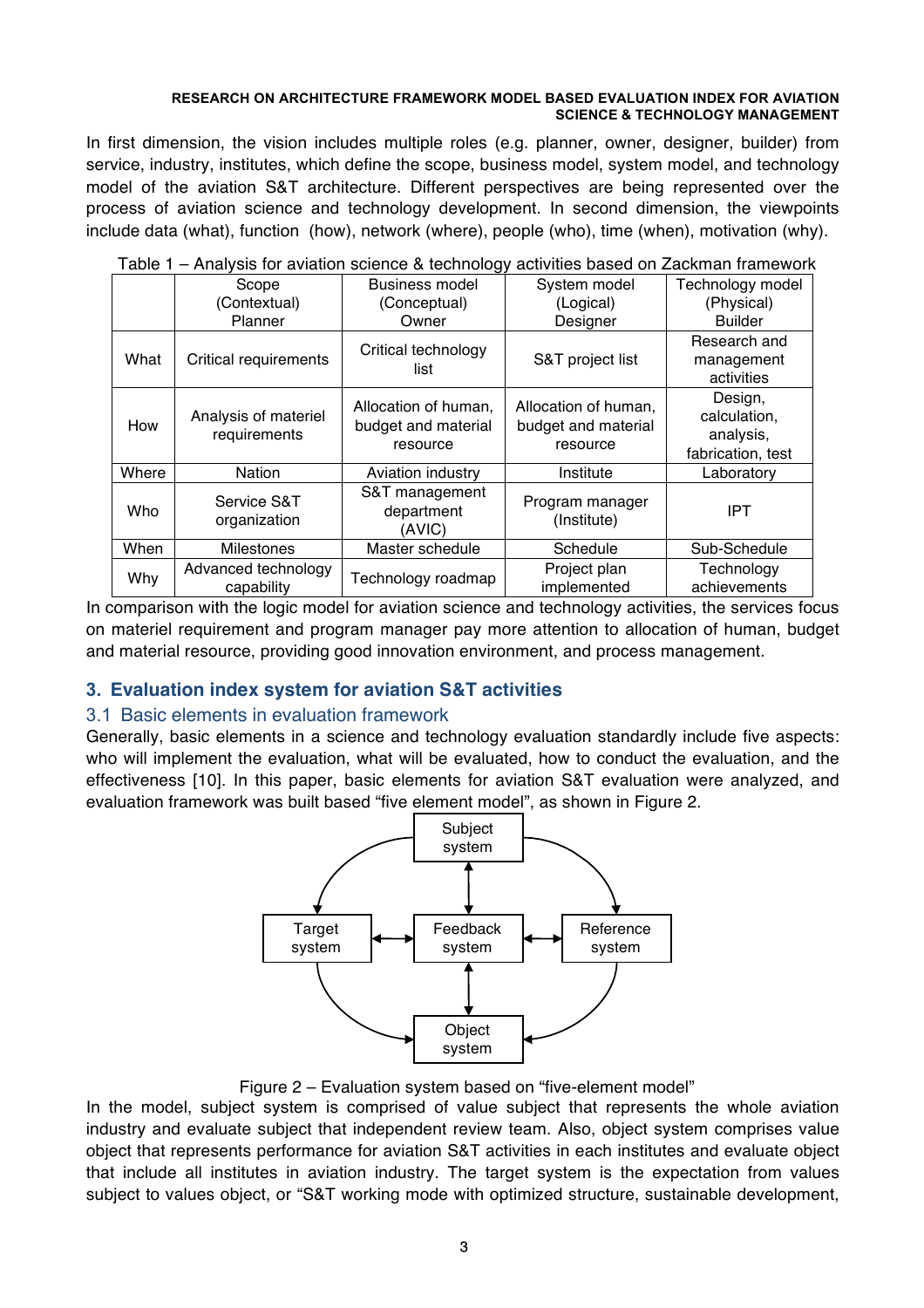well supported to materiel development characteristic". The reference system represents evaluation index system that provides criteria for evaluation. The feedback mechanism from output to evaluation object is established in the feedback system.

## 3.2 Evaluation index system

The evaluation index system is built according to the logic model in previous chapter. It reflects 11 sub-indicators in four subsystems such as leadership, management, environment and performance, as shown in Figure 3.

| Target layer (T) | Evaluation indicator (E) | Criteria (C)                                    |  |
|------------------|--------------------------|-------------------------------------------------|--|
|                  |                          | 1 Affiliation of S&T department                 |  |
|                  | 1 Organization           | 2 Administration and technology leader in S&T   |  |
|                  |                          | 3 S&T meeting frequency                         |  |
| 1 Leadership     | 2 Policy                 | 4 quality and quantity of rules and regulations |  |
|                  |                          | 5 execution of rules and regulations            |  |
|                  | 3 Planning               | 6 planning make                                 |  |
|                  |                          | 7 planning execution                            |  |
|                  |                          | 8 contract management                           |  |
|                  | 4 Management practice    | 9 plan management                               |  |
|                  |                          | 10 process management                           |  |
|                  |                          | 11 data management                              |  |
| 2 Management     | 5 Budget management      | 12 budget implantation efficiency               |  |
|                  |                          | 13 outsourcing contract ratio                   |  |
|                  | 6 Management tools       | 14 technology readiness level                   |  |
|                  |                          | 15 work breakdown structure                     |  |
|                  |                          | 16 technology roadmap                           |  |
|                  |                          | 17 knowledge management                         |  |
|                  | 7 Staff                  | 18 quality of S&T employees                     |  |
|                  |                          | 19 quantity of S&T employees                    |  |
| 3 Environment    | 8 Funding                | 20 investment in S&T                            |  |
|                  |                          | 21 laboratory (quantity, operation)             |  |
|                  | 9 Infrastructure         | 22 innovation center (quantity, operation)      |  |
|                  |                          | 23 academic journal (quantity, quality)         |  |
|                  |                          | 24 investment resource of programs/projects     |  |
|                  | 10 Competiveness         | 25 funding of programs/projects                 |  |
|                  |                          | 26 patent (quantity, quality, technology        |  |
| 4 Performance    |                          | transition ratio)                               |  |
|                  | 11 Effectiveness         | 27 report quantity                              |  |
|                  |                          | 28 paper (quantity, impact factor, citation)    |  |
|                  |                          | 29 reward                                       |  |

Table 2 – Evaluate index for aviation science & technology management

Organization, policy and planning are three secondary indicators under leadership. Organization covers 4 indicators such as department, leader, meeting, etc. Policy refer to 3 indicators includes the readiness and execution of rules and regulations. Planning refer to indicators about the make and execution of S&T planning. Management comprises three secondary indicators: management practice, budget management and management tools. Management practice covers 4 indicators such as contract management, plan management, process management, and data management. Budget management refers to budget implementation efficiency and outsourcing contract ratio. Management tools refer to technology readiness level, work breakdown structure, and technology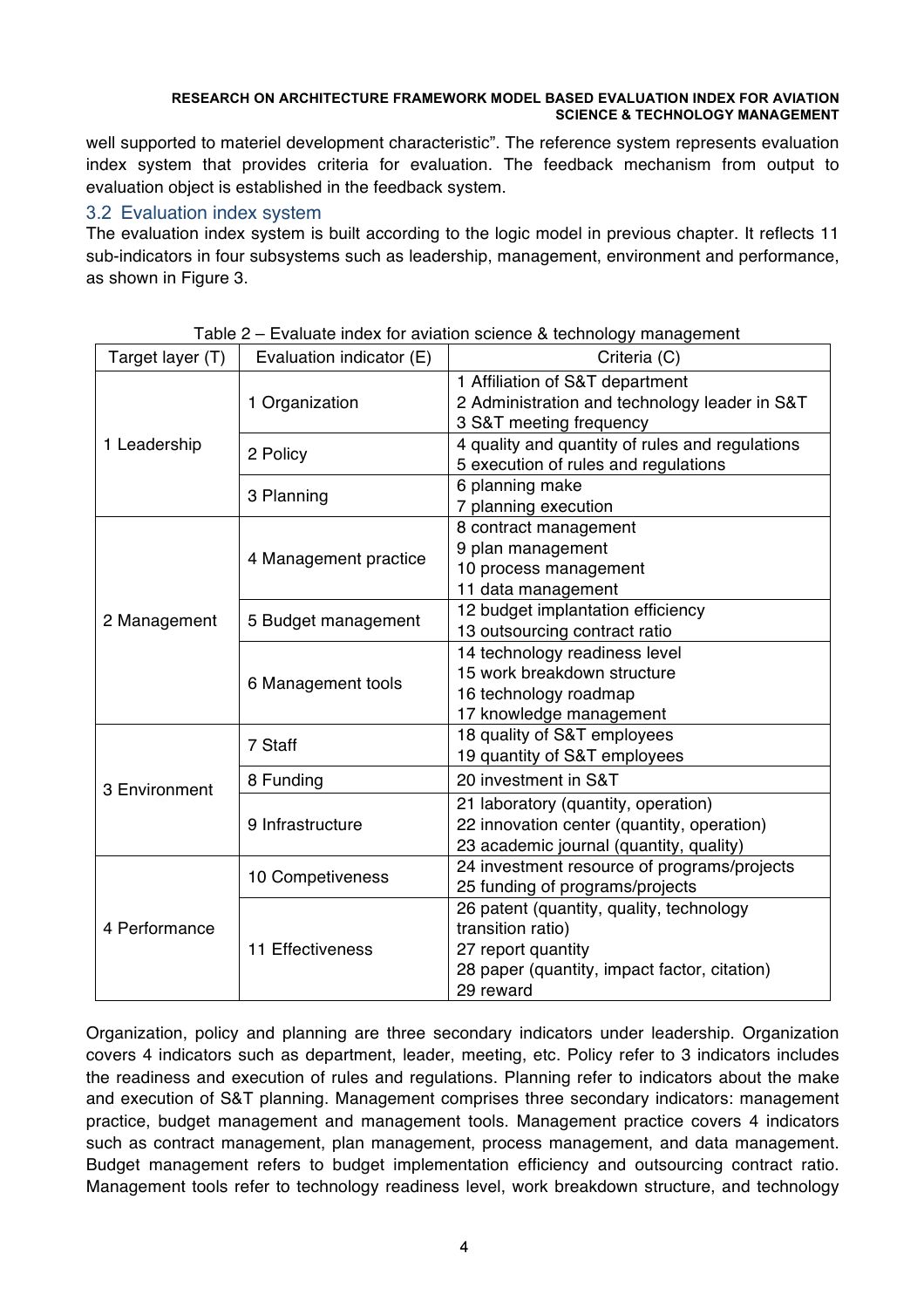roadmap, etc. Staff, funding and infrastructure are three secondary indicators under environment. Staff refers to quality and quantity of research employees. Funding refers to investment in aviation S&T program. Infrastructure refers to 4 indicators such as laboratory, innovation center, and academic journal, etc. The program/project competitiveness and research effectiveness are two secondary indicators under performance. The first indicator refers to the resource and funding of program/project, and the second covers 5 indicators such as patent, report, paper and reward.

## **4. Calculation method for indicators**

## 4.1 Variables normalization

Firstly, the statistical analysis of 11 indicators shows that the characteristics of various indicators are different. The evaluation value varies with the proportion of the actual data, and there are curve patterns in which the influence of the change of the curve type and the indicator value on the overall water level of things changes gradually. In order to eliminate the influence of measurement units on the original data, the inverse index is converted into positive index, and the index values of different measurement units are transformed into the same dimension values that can be added directly, i.e. the data is normalized through mathematical transformation. Taking the model of indicator "policy" refer to applicability of rules and regulations under leadership as an example, we should consider whether there are rules and regulations, the scope of coverage, as well as the income level, annual promotion, training and other conditions of S&T staff. The calculation formula of the indicator is:

$$
E2 = w_1 (IL/IL_{max}) + w_2 (Ts/Ts_{max}) + w_3 (Ps/Ps_{max})
$$
 (1)

Here, *E2* refer to indictor policy, *IL* refer to income level of S&T employees, *Ts* refer to training frequency of S&T employees, and *Ps* refer to promotion frequency of S&T employees. And *w1*, *w2*, and *w3* refer to the weights.

## 4.2 Piecewise function method

After statistical analysis of some data samples, it is found that most data samples are in the state of normal distribution. According to the characteristics of target orientation, an interval assignment method based on Gaussian distribution is proposed to design the calculation model. Firstly, the data distribution range of the data samples is divided into several internals. Combined with practical experience, the Delphi method is used for different intervals Line subjective assignment. Taking the calculation model of indicator funding as an example, the equation is:

$$
E8 = \begin{cases} 1, & a > 125\% \\ 0.8 & \text{if } a > 100\% < a < 125\% \\ (a-1) & \frac{0.8}{0.6}, & 40\% < a < 100\% \\ 0, & a < 40\% \end{cases} \qquad \text{a=GF/GF}_{\text{avg}} \tag{2}
$$

Here, *E8* refer to indicator funding, *GF* refer to S&T funding growth, *a* refer to the proportion of funding growth rate to average growth rate. In data samples, the funding growth rate is different in each stage. When funding growth rate is less than average growth rate, the indicator value changes greatly, otherwise, the indicator value changes linearly. And when the proportion (*a*) is greater than 25%, the evaluation value changes less.

4.3 Weighted average evaluation based on ranking method and normal distribution method Ranking method refers to replace the data by their rank and convert to evaluation value. And normal distribution method refers to examine the relative distance between the actual value and the optimal value. Here, Firstly, ranking actual value in each indicator separately (e.g. funding per employs, patent coefficient, report coefficient), and converting the ranks to evaluation values, finally, calculating the indicator by weighted average method. Taking the calculation model of indicator effectiveness as an example, this indicator mainly assesses funding, patent, report, etc. the equation is: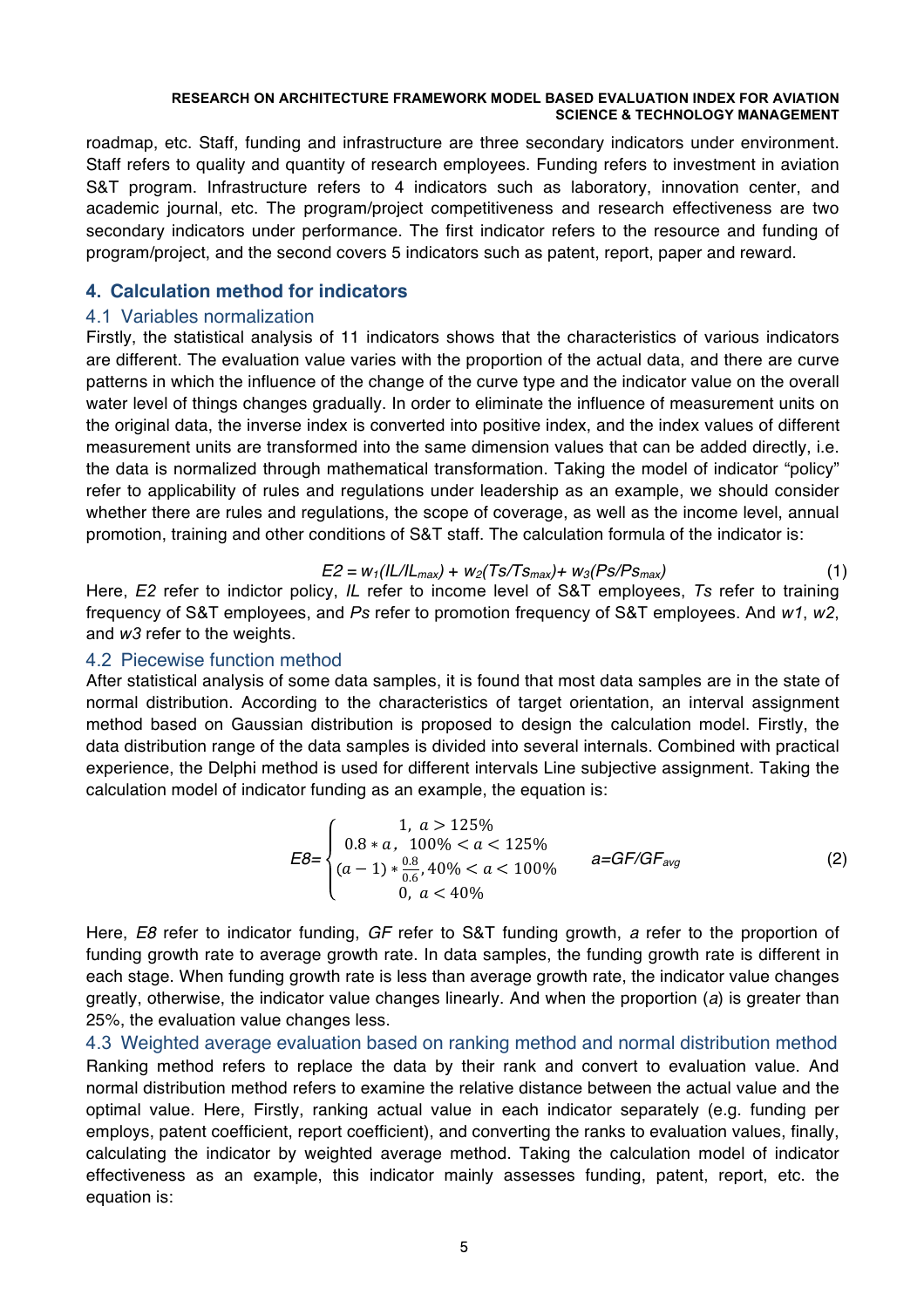*E11=w1*|*1-Fu/Fuavg*|+*w2(Pa/Pamax)*+*w3(Re/Remax)*+*w4(Pc/Pcavg)* (3)

Here, *E11* refers to indicator effectiveness, *Fu* refers to funding per employee, *Pa* refers to patent coefficient, *Re* refers to report coefficient, *Pc* refers to paper coefficient.

## **5. Case study**

Taking some institutes for example, the scores for 11 indicators were attained after data collecting, verification, calculation, and output analysis, as shown in table 2. Here, all scores have been normalized to numerical value between 0 and 1 in order to analyze the overall distribution.

| raple $3 - 1$ evaluation Result for Aviation Science $\alpha$ rechnology of Some institutes |             |             |      |              |      |      |      |      |      |
|---------------------------------------------------------------------------------------------|-------------|-------------|------|--------------|------|------|------|------|------|
| Institute<br>Indicator                                                                      | <b>No.1</b> | <b>No.2</b> | No.3 | No.4         | No.5 | No.6 | No.7 | No.8 | No.9 |
| Organization                                                                                | 0.69        | 0.75        | 0.84 | 0.63         | 0.50 | 0.53 | 0.43 | 0.84 | 0.84 |
| Policy                                                                                      | 0.83        | 0.92        | 0.70 | 0.68         | 0.74 | 0.86 | 0.89 | 0.70 | 0.73 |
| Planning                                                                                    | 0.66        | 0.80        | 0.65 | 0.74         | 0.69 | 0.58 | 0.66 | 0.66 | 0.73 |
| Management<br>practice                                                                      | 0.87        | 0.70        | 1.00 | 0.87         | 0.90 | 0.94 | 0.99 | 0.49 | 0.83 |
| <b>Budget</b><br>management                                                                 | 0.83        | 0.82        | 1.00 | 0.93         | 0.96 | 0.97 | 0.72 | 0.82 | 0.96 |
| Management<br>tools                                                                         | 0.19        | 0.34        | 0.34 | 0.38         | 0.38 | 0.50 | 0.53 | 0.56 | 0.63 |
| Staff                                                                                       | 0.47        | 0.79        | 0.66 | 0.57         | 0.72 | 0.59 | 0.51 | 0.84 | 0.77 |
| Funding                                                                                     | 0.37        | 0.60        | 0.62 | 0.72         | 0.69 | 0.59 | 0.75 | 0.46 | 0.85 |
| Infrastructure                                                                              | 0.11        | 0.48        | 0.72 | $\mathbf{0}$ | 0.34 | 0.24 | 0.33 | 0.29 | 0.5  |
| Competitiveness                                                                             | 0.24        | 0.34        | 0.60 | 0.10         | 0.21 | 0.22 | 0.46 | 0.29 | 0.24 |
| <b>Effectiveness</b>                                                                        | 0.22        | 0.31        | 0.41 | 0.14         | 0.28 | 0.53 | 0.21 | 0.23 | 0.56 |

Table 3 – Evaluation Result for Aviation Science & Technology of Some Institutes

The average rate for pass and average score were chosen to analyze the overall distribution, as shown in table 3. In all 11 indicators, "policy", "planning", "budget management", "management practice" got high scores, both in average rate for pass and average score, i.e. all institutes provide strong leadership and better management in aviation S&T activities. In the other hand, "management tools" and "effectives" got worse score, i.e. the performance needs to improve in order to get better outcomes.

| No. | <b>Indicator Name</b>    | Average rate for pass | Average score |
|-----|--------------------------|-----------------------|---------------|
|     | Organization             | 66.67%                | 67.22%        |
| 2   | Policy                   | 100.00%               | 78.32%        |
| 3   | Planning                 | 100.00%               | 68.55%        |
| 4   | Management practice      | 88.89%                | 84.48%        |
| 5   | <b>Budget management</b> | 100.00%               | 89.04%        |
| 6   | Management tools         | 11.11%                | 42.71%        |
| 7   | Staff                    | 55.56%                | 65.71%        |
| 8   | Funding                  | 66.67%                | 62.65%        |
| 9   | Infrastructure           | 11.11%                | 33.57%        |

Table 4 – The numeric results for evaluation indicators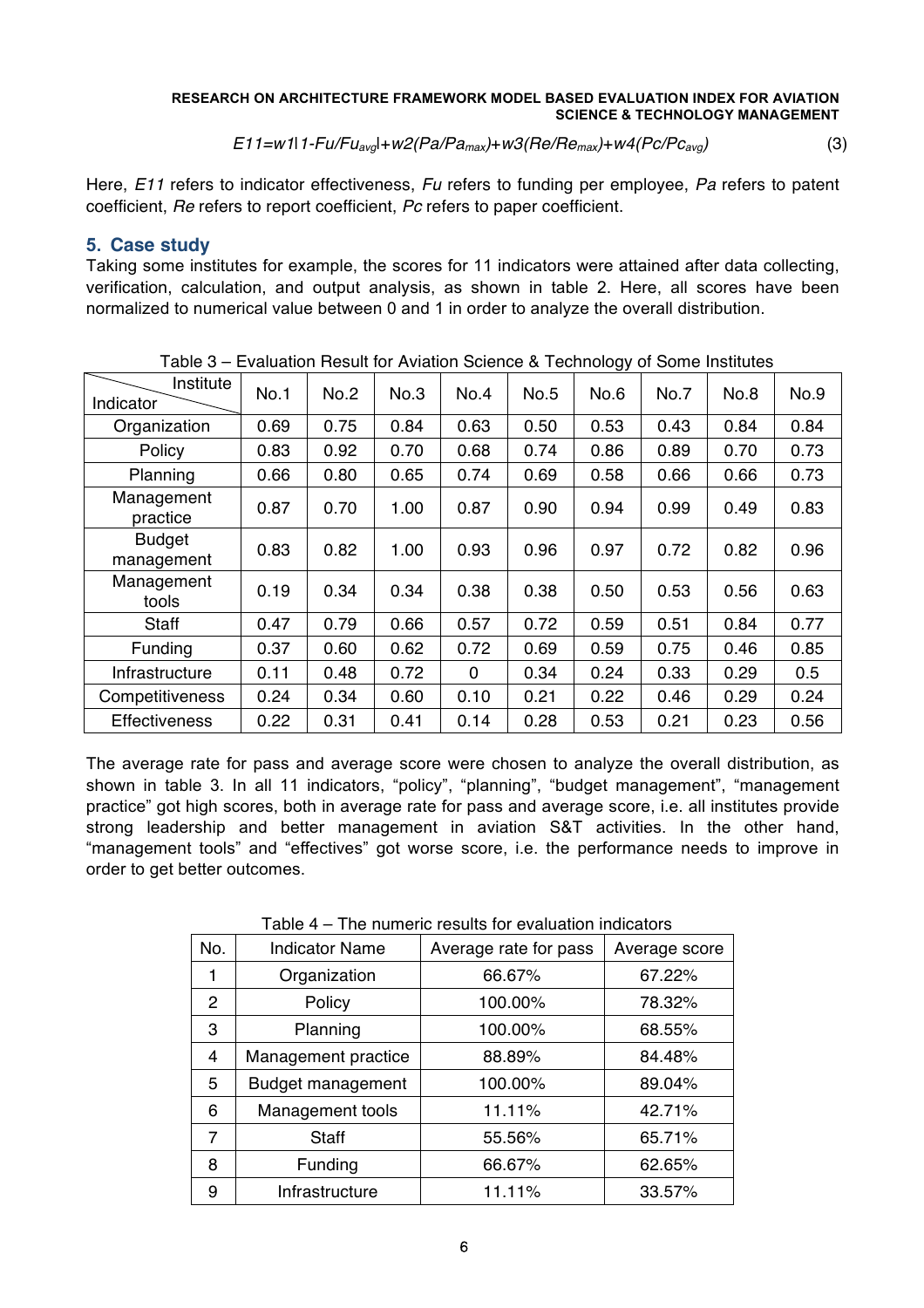| 10 | Competition       | 11.11%   | 30.02% |
|----|-------------------|----------|--------|
|    | <b>Effectives</b> | $0.00\%$ | 32.17% |

The above results analysis focus on the overall distribution, the following analyze results is take No.1 institute for example, as shown in Fig.4.





The strength and weakness in aviation S&T activities were found through the evaluation, and the target and orientation for future work were established so that the institute could improve the management level and research outcomes.

## **6. Conclusions**

Through the theory and practice in this paper, the zackman model is feasible for analyze and construct the architecture for aviation science evaluation. The evaluation system comprise of object system, subject system, target system, reference system and feedback system provides an operational evaluation model. And the evaluate index system with 11 indicators under three layer established display good consistency and completeness, which covers the whole factors in aviation S&T activities. Take 9 institutes for example, some case studies show that the evaluate index system display good operation ability and effectiveness.

# **7. Contact Author Email Address**

mailto: iace\_chwy@163.com

# **8. Copyright Statement**

The authors confirm that they, and/or their company or organization, hold copyright on all of the original material included in this paper. The authors also confirm that they have obtained permission, from the copyright holder of any third party material included in this paper, to publish it as part of their paper. The authors confirm that they give permission, or have obtained permission from the copyright holder of this paper, for the publication and distribution of this paper as part of the ICAS proceedings or as individual off-prints from the proceedings.